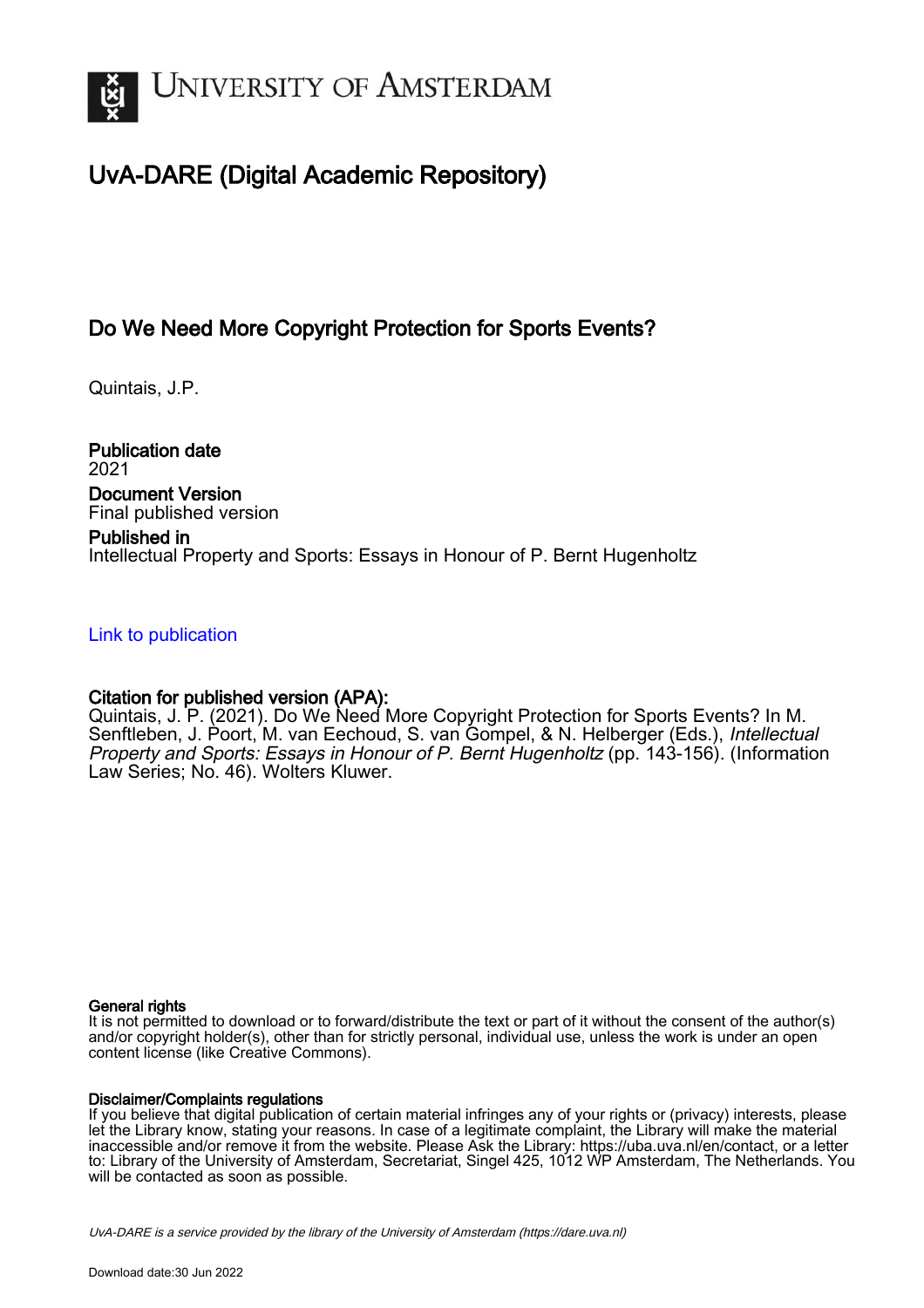# Do We Need More Copyright Protection for Sports Events?

*João Pedro Quintais*

#### **1. INTRODUCTION**

This contribution discusses the protection of sports events by copyright and related rights in EU copyright law and asks a simple question: do we need more of it? Broadly speaking, it is possible to consider the protection of sports events along a spectrum of commercial exploitation: the event 'as such', its recording, and subsequent off/online transmission.<sup>1</sup> The focus of this contribution is on the 'beautiful game' of football, which is not only Bernt Hugenholtz's favourite sport but also particularly popular in Europe. Significant economic importance is attached to this popularity, with transmissions of matches being subject to commercial exploitation in myriad ways. At the centre of these exploitation models is the live transmission of football matches, either through traditional broadcasting or the internet. Sports events are also of immense social-cultural value, as attested by their inclusion in Member States' lists of 'events of major importance' for society, subject to specific medial law rules.<sup>2</sup>

It is therefore unsurprising that the legal protection of 'sports transmissions' has been subject to much legal debate, both as regards the legal basis for protection and available remedies against unauthorised (re)transmissions. In fact, copyright policy discussions regularly feature calls for additional protection

<sup>1.</sup> See Thomas Margoni, 'The Protection of Sports Events in the EU: Property, Intellectual Property, Unfair Competition and Special Forms of Protection', 47 *IIC – International Review of Intellectual Property and Competition Law* (2016) 386; Lauro Panella and Matteo Firrito, 'Challenges Facing Sports Event Organisers in the Digital Environment' (European Parliamentary Research Service 2020) Study for European Parliament, https://www.europarl. europa.eu/thinktank/en/document.html?reference=EPRS\_STU(2020)654205, accessed 24 June 2021.

<sup>2.</sup> Margoni, *supra* note 1, 388.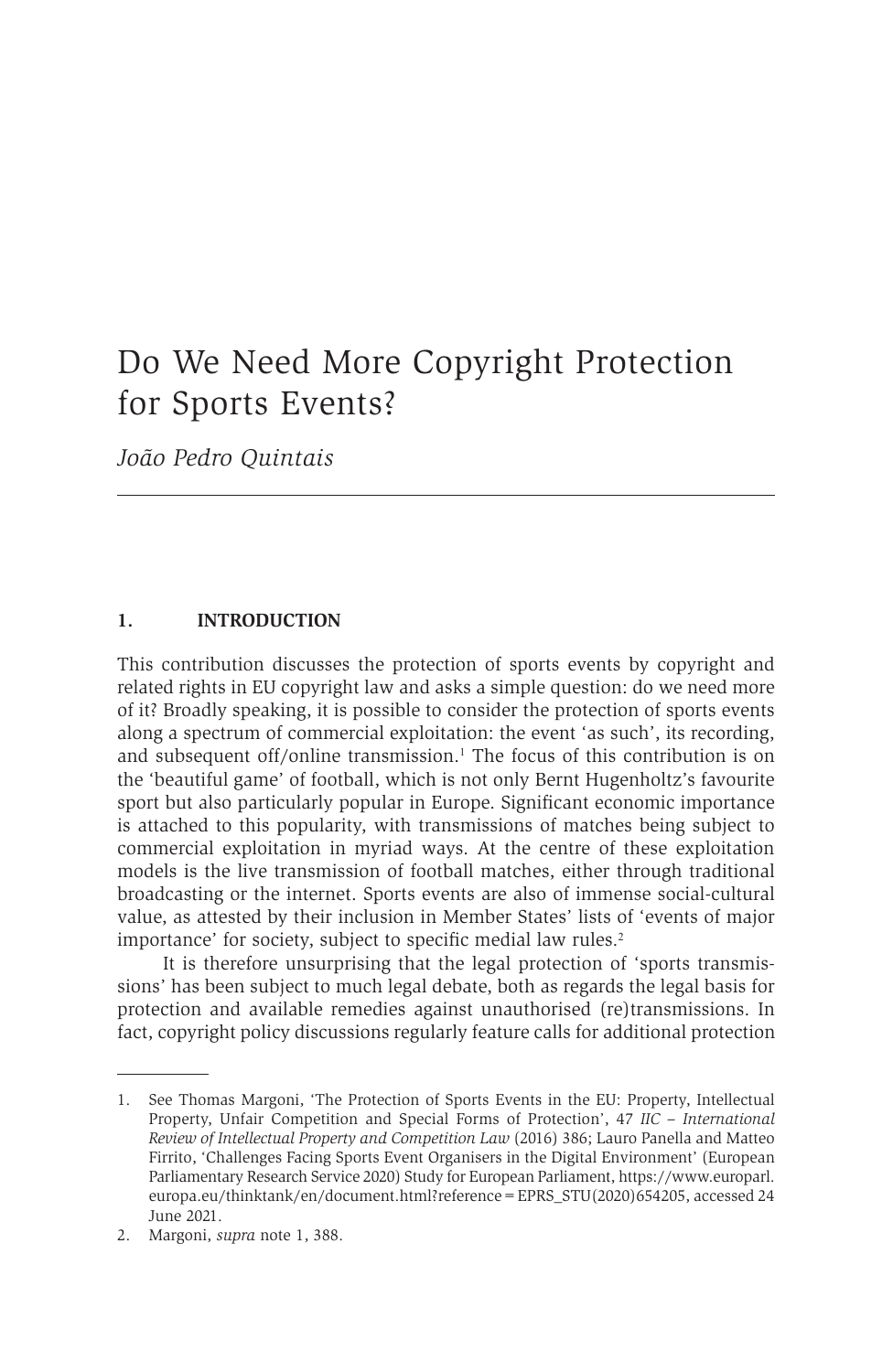of transmissions of sports events – or the events themselves – by copyright and related rights. This contribution argues that these calls are misguided and unjustified, at least from the perspective of EU law and as regards new rights. On the one hand, there already appears to be sufficient legal protection for sports events and transmissions. On the other hand, from a normative standpoint, it is difficult to justify an extension of copyright protection beyond the current levels, especially considering available and proposed enforcement measures.

The analysis proceeds as follows. After this introduction, section 2 discusses sports transmissions as an object of protection by copyright and related rights under EU copyright law, as interpreted by the Court of Justice of the European Union (CJEU or Court). Section 3 then highlights different enforcement avenues through which the copyright *acquis* enables the protection of sports events and transmissions. Both sections briefly map recent attempts to further strengthen the protection of sports events in EU law, either through the (failed) introduction of new exclusive rights or via additional enforcement measures. Building on the previous analysis, Section 4 concludes by arguing against the recognition of new layers of protection for sports events and offering a word of caution against additional enforcement measures.

### **2. SPORTS EVENTS, RECORDINGS AND TRANSMISSIONS AS OBJECTS OF PROTECTION**

### **2.1 No Copyright Protection for Sports Events 'as Such'3**

In EU law, copyright and related rights are protected through a two-tier system. On a first tier, copyright protection is recognised for authorial works, including original photographs, databases and computer programs; protection is afforded to authors.<sup>4</sup> On a second tier, related rights protection is recognised for a closed list of 'other subject matter': fixations of performances, phonograms, films (originals and copies), and press publications.<sup>5</sup> Protection is afforded to (respectively) performers, phonogram producers, producers of first fixations of films, broadcast organisations, and press publishers.<sup>6</sup>

<sup>3.</sup> This section partly relies on prior work with Bernt Hugenholtz. See P. Bernt Hugenholtz et al., 'Trends and Developments in Artificial Intelligence: Challenges to the Intellectual Property Rights Framework', (IViR and JIIP 2020), Final Report for the European Commission.

<sup>4.</sup> See, e.g., Arts. 2–4 Directive 2001/29/EC of the European Parliament and of the Council of 22 May 2001 on the harmonisation of certain aspects of copyright and related rights in the information society [2001] OJ L167 ('InfoSoc Directive'), Art. 6 Directive 2006/116/ EC of the European Parliament and of the Council of 12 December 2006 on the term of protection of copyright and certain related rights (codified version) OJ L 372, 27.12.2006 ('Term Directive'), Arts.1–2 Directive 2009/24/EC of the European Parliament and of the Council of 23 April 2009 on the legal protection of computer programs (Codified version) ('Computer Programs Directive').

<sup>5.</sup> Depending on the legal qualification, it is arguable that (sui generis) databases can be included in this list.

<sup>6.</sup> See, e.g., Arts. 2–3 InfoSoc Directive and Art. 15 Directive (EU) 2019/790 of the European Parliament and of the Council of 17 April 2019 on copyright and related rights in the Digital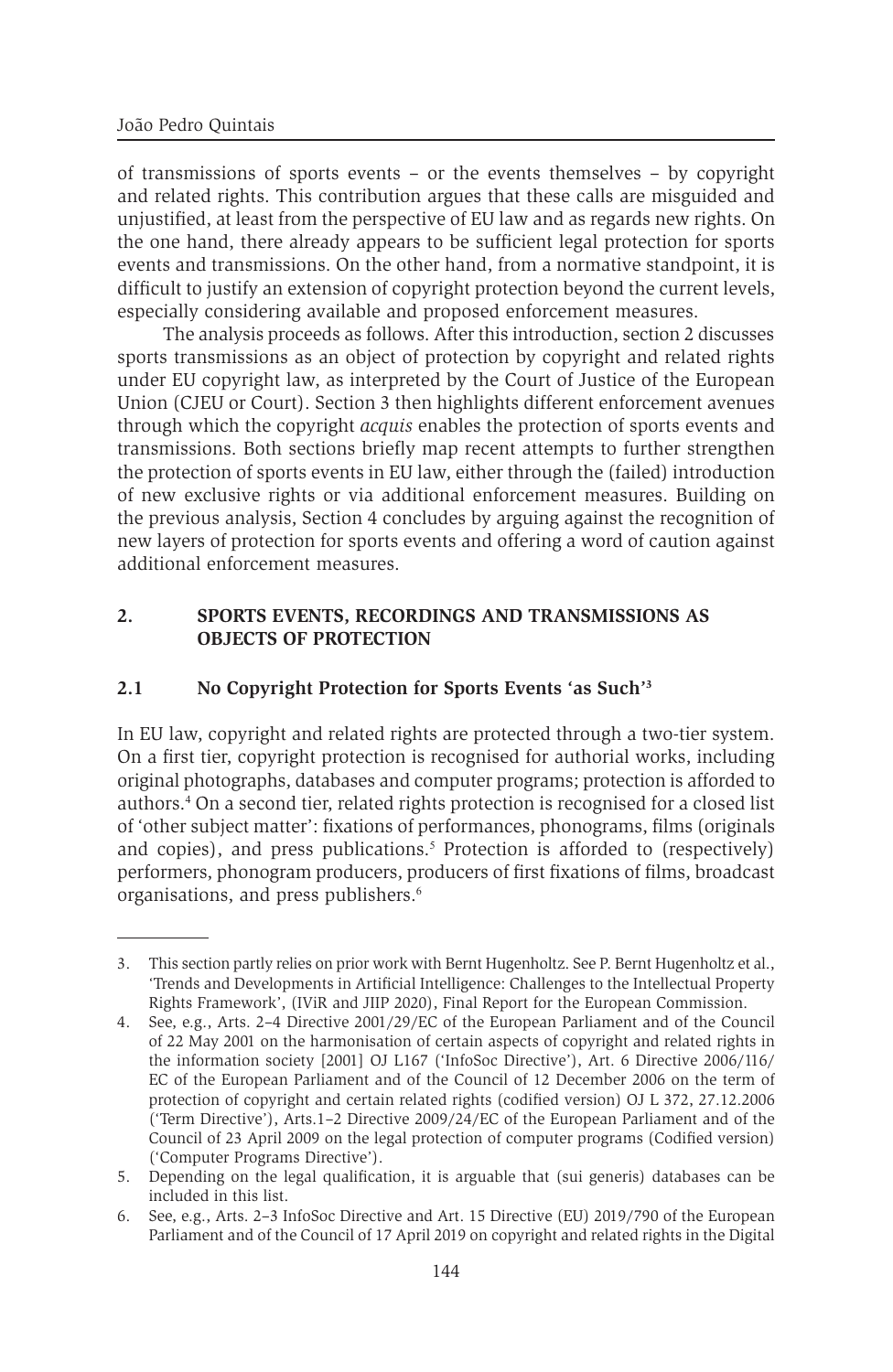For the most part, what constitutes a work of authorship is not harmonised in EU legislative texts. The only explicit exceptions to this are computer programs, photographs, databases, and (possibly) works of visual art.<sup>7</sup> For these categories, the legal provisions at issue condition protection on the requirement that the work be original in the sense of expressing the 'author's own intellectual creation'.

Until 2009, it was generally accepted that outside the specific subject matter covered by the rules on computer programs, photographs and original databases, Member States where free to determine the concept of work of authorship.<sup>8</sup> After 2009, the CJEU seized on the legislative language mentioned in the earlier specific subject matter Directives to gradually harmonise the concept of work of authorship, extending it to all types of works. This judicial harmonisation process played out in a number of cases spanning different types of subject matter: *Infopaq*; *Football Dataco*; *SAS Institute*; *Premier League*; *Levola Hengelo*; *Funke Medien*; and *Cofemel*. 9

In general terms, it emerges from these cases that subject matter may be protected by copyright if it is original in the sense that it is 'the author's own intellectual creation', meaning in addition that the author must make personal creative choices that are expressed in the subject matter.10 The application of this test by the Court has led to a somewhat low threshold for originality, which enables the protection of a broad array of subject matter, possibly including that resulting from any minimally original selection and arrangement thereof. Conversely, protection has only been explicitly rejected by the Court thus far in relation to individual words (*Infopaq*), sporting events as such (*Premier League*), and the taste of food in *Levola Hengelo* (at least at the current state of technology).

As argued elsewhere, these exclusions can be understood as flowing from the originality test.<sup>11</sup> By requiring that 'the author was able to express his creative abilities in the production of the work by making free and creative choices', $12$  the originality test makes it necessary to identify the parameters of the creative choices. These parameters can be configured as a series of external constraints on the assessment of originality: rule-based, technical, functional, and informational.13 The existence of such constraints reduces the author's margin for creative freedom, sometimes below the originality threshold.

Single Market and amending Directives 96/9/EC and 2001/29/EC ('CDSM Directive').

<sup>7.</sup> Art. 1(3) Computer Programs Directive; Art. 3(1) Database Directive; Art. 6 Term Directive; Art. 14 CDSM Directive (on works of visual art in the public domain).

<sup>8.</sup> Commission Staff Working Paper on the review of copyright, SEC(2004)995, p. 14.

<sup>9.</sup> CJEU, 16 July 2009, case C-05/08, ECLI:EU:C:2009:465, *Infopaq International* (*Infopaq*); CJEU, 1 March 2012, case C-604/10, EU:C:2012:115, *Football Dataco*; CJEU, 12 May 2012, case C-406/10, EU:C:2010:259, *SAS Institute*; CJEU, 4 October 2011, Joined Cases C-403/08 and C-429/08, ECLI:EU:C:2011:631, *Football Association Premier League and Others* (*Premier League*); CJEU, 13 November 2018, case C-310/17, ECLI:EU:C:2018:899, *Levola Hengelo*; CJEU, 29 July 2019, case C-469/17, ECLI:EU:C:2019:623, *Funke Medien*; CJEU, 12 September 2019, case C-683/17, ECLI:EU:C:2019:721, *Cofemel*.

<sup>10.</sup> See e.g., CJEU, *Levola Hengelo*, para. 36, and CJEU, *Cofemel*, para. 29.

<sup>11.</sup> Hugenholtz et al., supra note 4.

<sup>12.</sup> CJEU, *Funke Medien*, para. 19; CJEU, 1 December 2011, case C-145/10, ECLI:EU:C:2011:798, *Painer*, paras. 87–88.

<sup>13.</sup> Hugenholtz et al., *supra* note 4.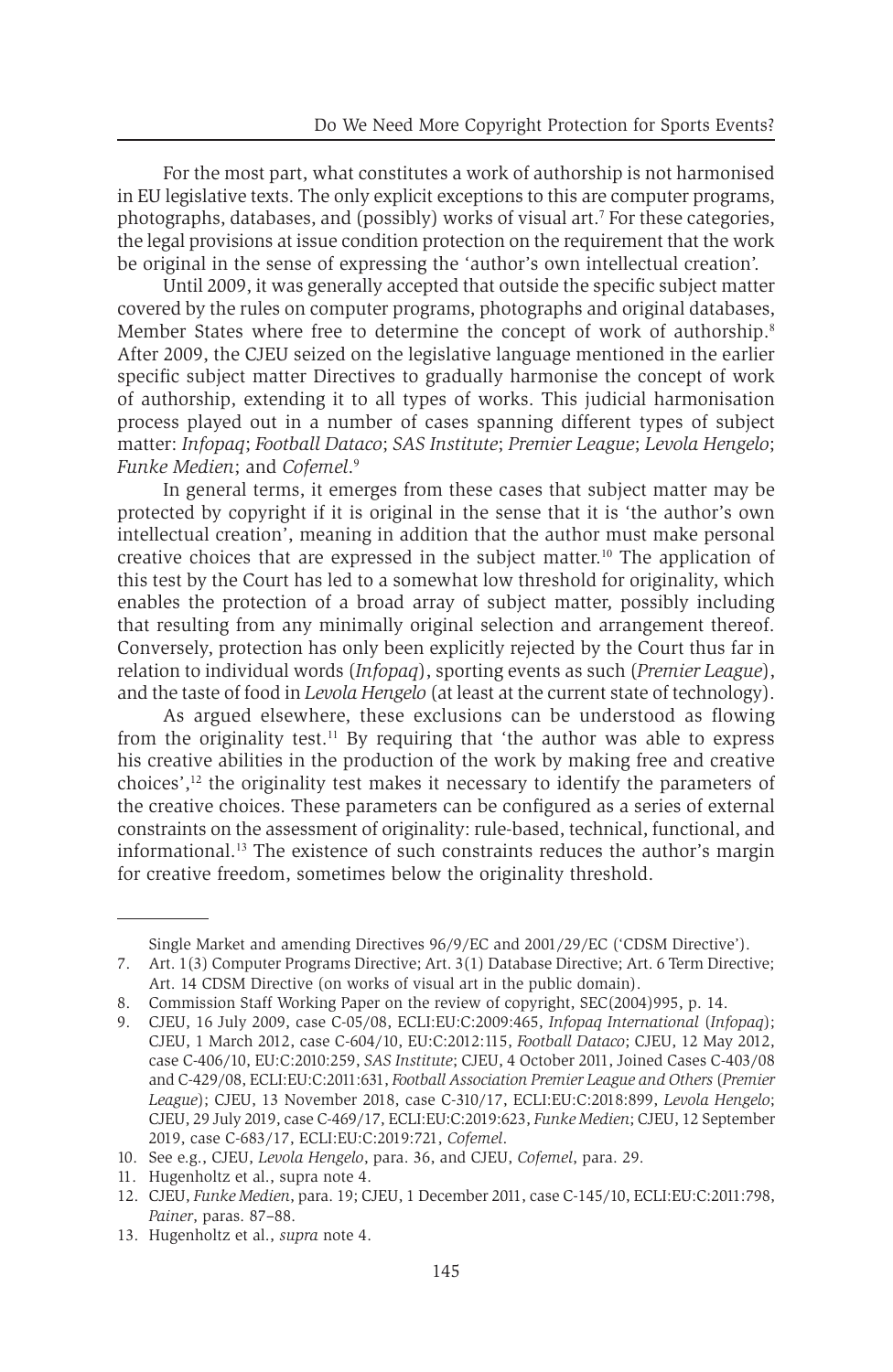For our purposes, *ruled-based* constraints are the most relevant. They are expressed in the *Premier League* judgment, which excludes sporting events 'as such' from copyright protection. In this case, the Court clarifies that football 'matches themselves … cannot be classified as works'.14 This is because the subject matter at issue 'would have to be original in the sense that it is its author's own intellectual creation'.15 As the Court states,

sporting events cannot be regarded as intellectual creations classifiable as works within the meaning of the Copyright Directive. That applies in particular to football matches, which are *subject to rules of the game, leaving no room for creative freedom for the purposes of copyright*. 16

As a result, such events 'cannot be protected under copyright', being 'undisputed that European Union law does not protect them on any other basis in the field of intellectual property'.<sup>17</sup>

Whereas scholars may disagree on the extent to which a finding of originality may be excluded *de toto* for all sports events, after *Premier League* there seems to be little to no space available for such protection *under EU law*, at the very least as it relates to football matches. To be sure, this portion of the ruling raised concerns, especially among sports events organisers, that it would undermine their exclusivity-based business models, leading to calls for legislative action.18 But those concerns do not appear justified, either because protection by copyright is normatively unwarranted below the threshold of originality, or due to the myriad alternative protection instruments available for sports events, as discussed below.

#### **2.2 Some National Protection for Sports Events as Such**

This is immediately clear from the *Premier League* judgment itself. After rejecting copyright protection of sports events as such, the Court is quick to point out that the 'unique character' of sporting events allows for the possibility that Member States may, in their national laws, provide for protection 'comparable' to that of copyright.19 Subject to the requirements of EU law, this can be done for instance through an intellectual property (IP) regime or through 'protection conferred upon those events by agreements concluded between the persons having the right to make the audiovisual content of the events available to the public and the persons who wish to broadcast that content to the public of their choice'.<sup>20</sup>

<sup>14.</sup> CJEU, *Premier League*, para. 96.

<sup>15.</sup> *Ibid*., para. 97.

<sup>16.</sup> *Ibid*., para. 98 (emphasis added).

<sup>17.</sup> *Ibid*., para. 99.

<sup>18.</sup> Margoni, *supra* note 1, 387. See also *infra* at 2.4 and 3.3.

<sup>19.</sup> CJEU, *Premier League*, para. 100.

<sup>20.</sup> *Ibid*., paras. 102–105 (cit. 102).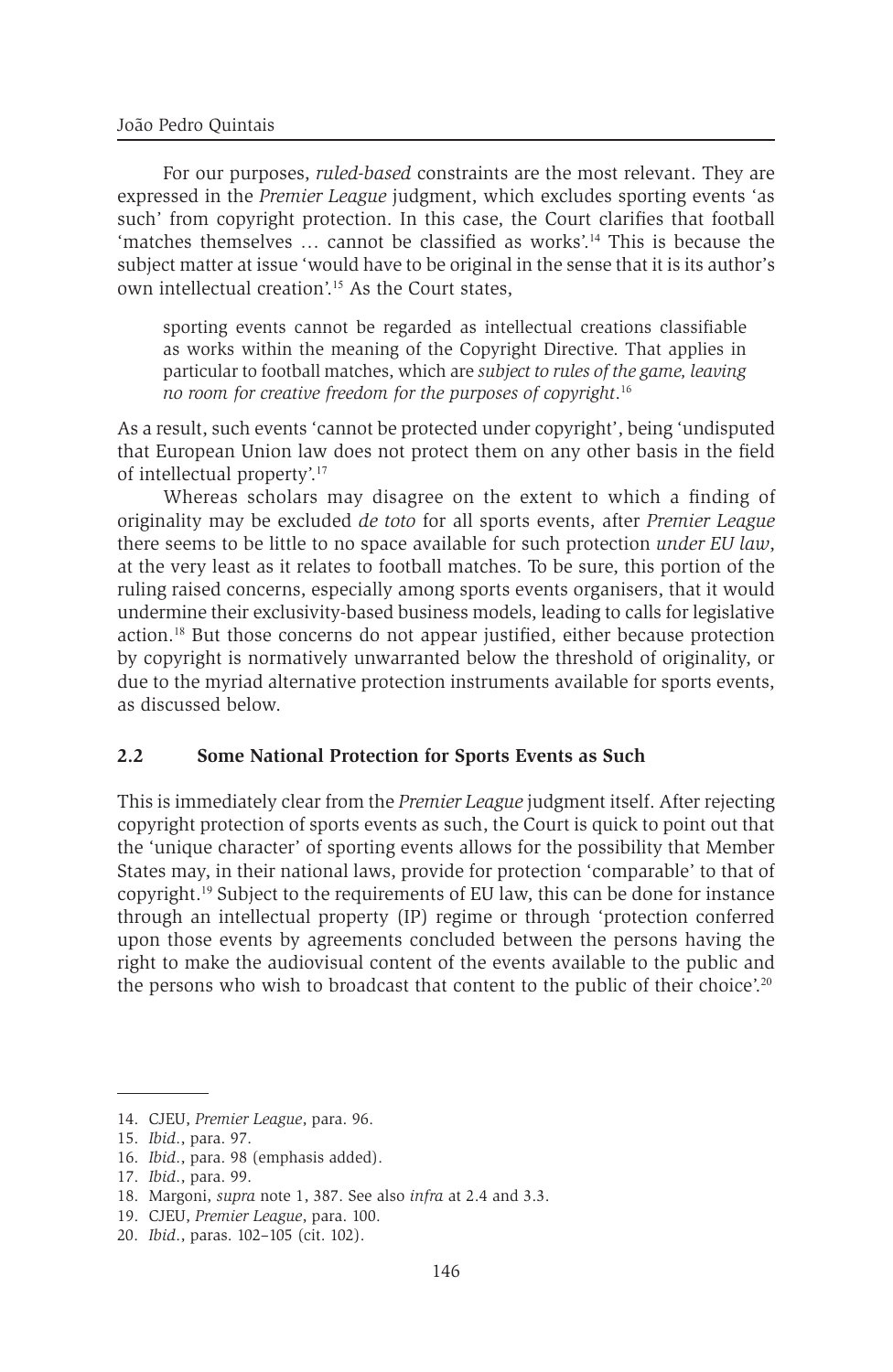In other words, the Court opened the door for other (non-copyright) types of protection *under national law*, which may include related rights or special regimes.<sup>21</sup> These alternative regimes come in different flavours and shapes.<sup>22</sup>

One such category is often referred to as 'house right', a hybrid construction that merges legal entitlements derived from the property rights on the venue with contractual arrangements governing access and commercial exploitation of the venue and event.23 The owner or exclusive user of such entitlements can then impose downstream conditions for the use and exploitation of the sports event on third parties, such as media companies or attendants.<sup>24</sup>

A different type of protection is afforded by *specific related rights* in relation to sports events. As noted, EU law contains an exhaustive list of related rights for certain beneficiaries. Although film producers and broadcasting organisations might enjoy some protection as it relates to recordings and transmissions of sports events, only performers could plausibly claim an interest in protection of their performances in the context of the sports event *as such*.

However, most national laws condition the protection of performers on performances *of a work*. <sup>25</sup> Since sports events 'as such' do not qualify as works of authorship, it follows that a performance of a sports event does not qualify for related rights protection. One notable exception is the Portuguese version of the event organiser's right: the '*direito ao espectáculo*'. The legal basis for this right has changed over time, casting some doubt on its existence.<sup>26</sup> However, both influential Portuguese scholarship and ultimately the Portuguese Supreme Court have recognised the validity of the right on the basis of its customary nature and the need to reward the investment of organisers of sports events on a par with organisers of other events, such as concerts.27 Other than Portugal, only France appears to recognise a specific legal entitlement consisting of exploitation rights over sports events.<sup>28</sup>

<sup>21.</sup> Margoni, *supra* note 1, 389.

<sup>22.</sup> For a detailed description, see Panella and Firrito, *supra* note 1.

<sup>23.</sup> Margoni defines it as a 'common hermeneutic construction' used to encapsulate 'the property based power to control admission (a jus excludendi alios from the sport event venue) and the contractual based faculty to establish entrance conditions.' Margoni, *supra* note 1, 391. Citing Opinion of Advocate General Jaaskinen delivered on 12 December 2012 in Cases C-201/11 P, C-204/11 P and C-205/11 PUEFA, *FIFA v. European Commission*, paras. 33–45.

<sup>24.</sup> For further details, see Panella and Firrito, *supra* note 1. The Achilles heel of the 'house right' as regards effective protection is its inter partes effect, which does not extend to third parties, especially those in good faith. See Margoni, *supra* note 1, 392–393 (exemplifying with a third-party online platform used to transmit a football match by a user not authorised by the sports event organiser).

<sup>25.</sup> Margoni, *supra* note 1, 394–395.

<sup>26.</sup> See the detailed discussion in Margoni, *supra* note 1, 395–396. The surviving legal basis is found in Art. 117 of the Portuguese Copyright Act.

<sup>27.</sup> See in particular Portuguese Supreme Court, No. 4986/06.3TVLSB.S1, of 21 May 2009.

<sup>28.</sup> But see Panella and Firrito, *supra* note 1 (noting also that most Member States recognise some form of 'domestic media rights' for the 'exploitation, by any media, of the controlled sports event').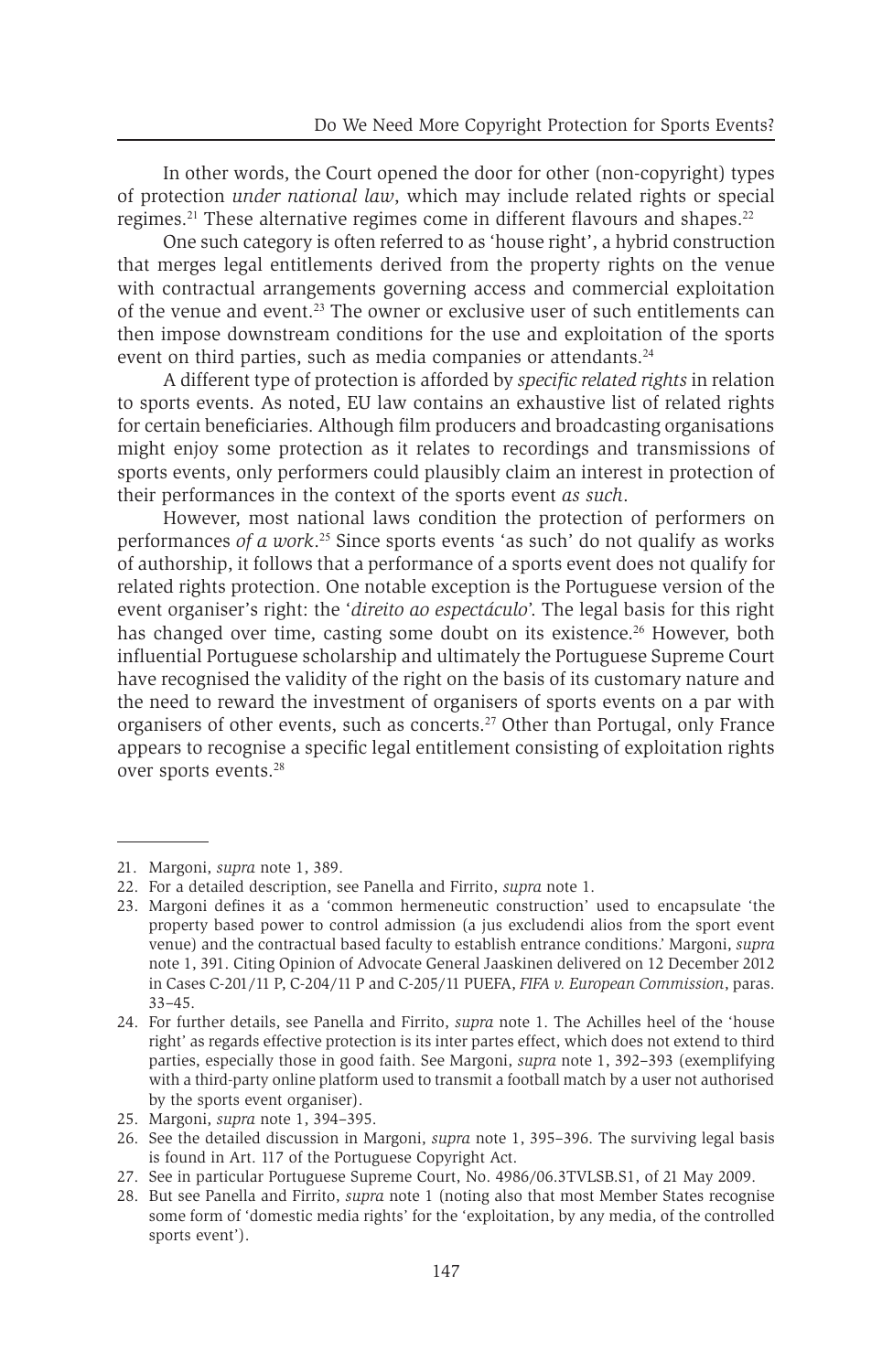#### **2.3 Protection for Recordings and Transmission of Sports Events**

In addition to the above, EU copyright law recognises protection for recordings and transmissions of sports events. First, audio-visual recordings of sports events are subject to copyright protection if they meet the required threshold of originality, explained above. In fact, this relatively low threshold might not be so challenging for the sophisticated recording of major sports events, such as economically significant football matches at EU level. The live recordings of such events are subject to complex contractual arrangements with detailed technical descriptions and ample opportunity for creative choices at different stages of the production process.<sup>29</sup>

Even where a recording fails to cross the originality threshold, it may still benefit from related rights protection for the producer of the first fixation of films.30 This form of investment protection is in addition to and independent of any copyright in the recording as an audio-visual work. In this case, the joint operation of the Rental and Lending Rights Directive and the InfoSoc Directive grants producers of first fixations protection that is similar to the protection enjoyed by authors, with the exclusion of the broad right of communication to the public (but including making available online). $31$ 

In addition, broadcasting organisations enjoy exclusive rights over fixations of their broadcasts of sports events, their communication to the public, making available online, and public distribution.<sup>32</sup> Again, these rights are in addition to and independent of copyright protection of the event being broadcast. Furthermore, such broadcasts are typically subject to detailed contractual arrangements specifying the rights and remuneration of all parties involved. The multiple tiers of protection available to broadcasting organisations are well illustrated in two CJEU cases. First, in *Premier League*, where the Court clarifies the range of copyright and related rights available to broadcasters in relation to their broadcasts, namely fixation, reproduction, and communication to the public.<sup>33</sup> Secondly, in *ITV Broadcasting*, where the Court looked at the near real-time distribution of television broadcasts over the internet, $34$  concluding that the unauthorised live streaming by a third party over the internet of signals from commercial television broadcasters constitutes an infringement of their right of communication to the public.

<sup>29.</sup> For a detailed argument, see e.g. Margoni, *supra* note 1, 397–400.

<sup>30.</sup> Art. 2(1)(c) Directive 2006/115/EC of the European Parliament and of the Council of 12 December 2006 on rental right and lending right and on certain rights related to copyright in the field of intellectual property (codified version) OJ L 376, 27.12.2006 ('Rental and Lending Rights Directive').

<sup>31.</sup> See Arts. 9(1)(c) Rental and Lending Rights Directive and 2(d) and 3(2)(c) InfoSoc Directive.

<sup>32.</sup> See: Arts. 7–9 Rental and Lending Rights Directive; Arts. 2(e) and 3(2) Council Directive 93/83/EEC of 27 September 1993 on the coordination of certain rules concerning copyright and rights related to copyright applicable to satellite broadcasting and cable retransmission OJ L 248, 6.10.1993, p. 15–21; and Arts. 2(e) and 3(2)(d) InfoSoc Directive.

<sup>33.</sup> CJEU, *Premier League*, paras. 147–207.

<sup>34.</sup> CJEU, 7 March 2013, case C-607/11, ECLI:EU:C:2013:147, *ITV Broadcasting*.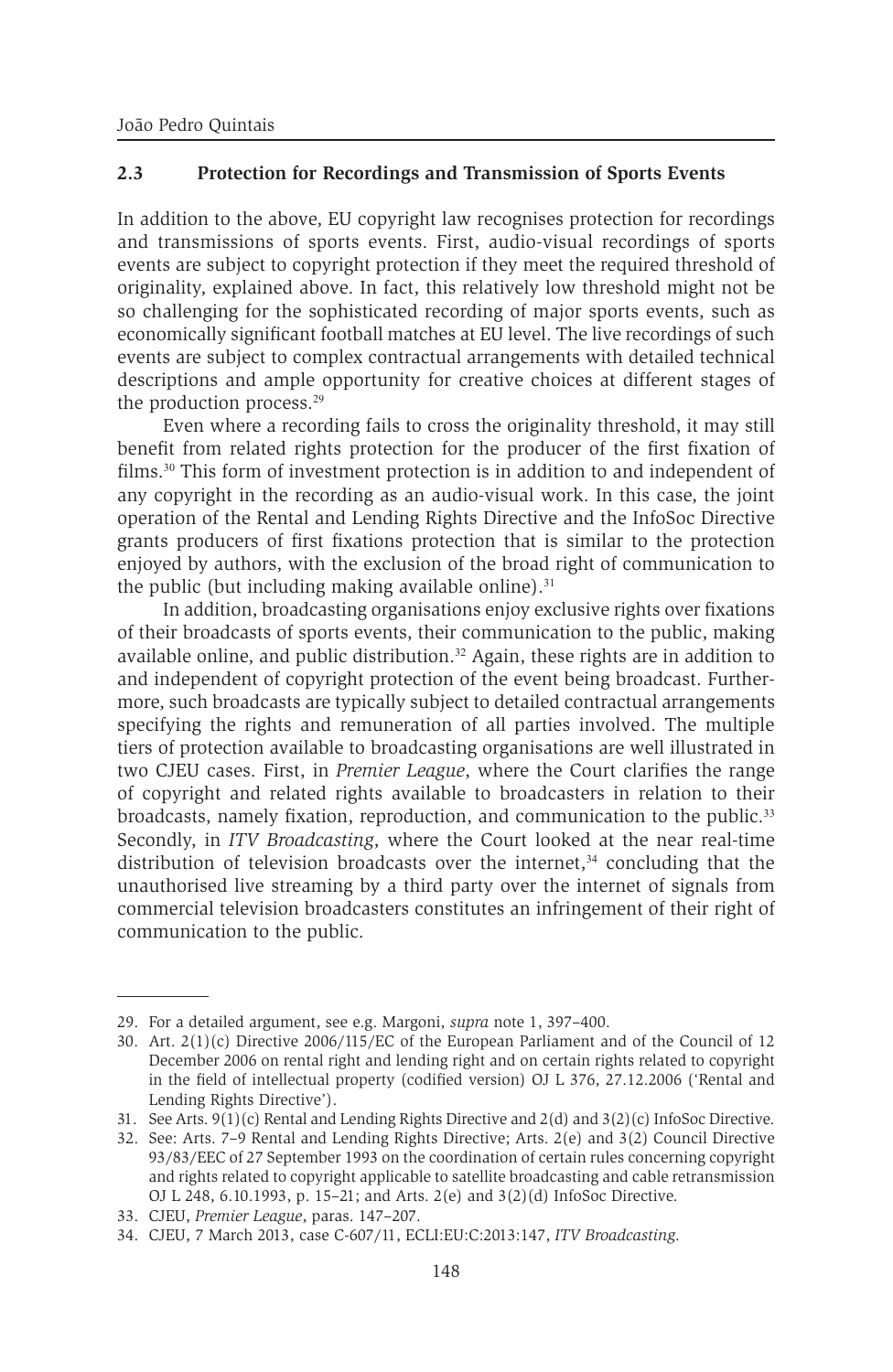Finally, although the topic is outside the scope of this contribution, it should be noted that the transmission of sports events may enjoy a limited level of protection under national unfair competition law regimes, as well as 'special forms of protection' created ad-hoc in national laws.<sup>35</sup>

#### **2.4 Failed Attempt for Related Rights Protection in the CDSM Directive**

Against this rich tapestry of available legal forms of protection, there has nevertheless been a constant push for new rights for sport organisers in EU law. Perhaps the most prominent example of such a push came in the context of the legislative process of the CDSM Directive. Although the Commission's original proposal did not contain any provision in this respect, the Legal Affairs (JURI) Committee advanced the following text for a new Article 12a on the 'Protection of sport event organizers':

Member States shall provide sport event organizers with the rights provided for in Article 2 [reproduction] and Article 3 (2) [making available] of Directive 2001/29/EC and Article 7 [fixation] of Directive 2006/115/EC.<sup>36</sup>

The provision aimed to introduce new exclusive related rights of fixation, reproduction and making available for sport event organisers. These new rights would be layered on top of existing copyright and related rights protection for sports events and transmissions described above, thereby elevating sports organisers to a standalone category of related rights holders in the *acquis*.

There is remarkably little information about the origin of Article 12a. Since it was not part of the initial Commission proposal, it was also not accompanied by an impact assessment. Despite that, Article 12a was narrowly adopted by the JURI Committee by majority vote,<sup>37</sup> before being dropped during the trilogue negotiations. Due to the obscure nature of these negotiations, it is difficult to ascertain the true reason for the rejection of the new right. The few reports available note inter alia the absence of a clear justification for a new right for sports organisers (unsurprising given the lack of an impact assessment), as well as the problems it would cause for otherwise lawful activities of fans at sports events.38 Interestingly, however, Article 12a was subject to the following statement by the Commission in the final plenary debate:<sup>39</sup>

<sup>35.</sup> Margoni, *supra* note 1, 405–414. See also the analysis by Ansgar Ohly elsewhere in this book.

<sup>36.</sup> See Amendments adopted by the European Parliament on 12 September 2018 on the proposal for a directive of the European Parliament and of the Council on copyright in the Digital Single Market (COM(2016)0593 – C8-0383/2016 – 2016/0280(COD))(1).

<sup>37.</sup> *Ibid*.

<sup>38.</sup> Julia Reda, 'EU Copyright Reform Will Spell Disaster for Sports Fans', *Julia Reda*, 9 April 2018, https://juliareda.eu/2018/09/copyright-sports-fans/, accessed 23 June 2021.

<sup>39.</sup> A8-0245/272, Statement of the Commission (20.3.2019), Declaration on Sports Events Organisers https://www.europarl.europa.eu/doceo/document/A-8-2018-0245-AM-272-272\_EN.docx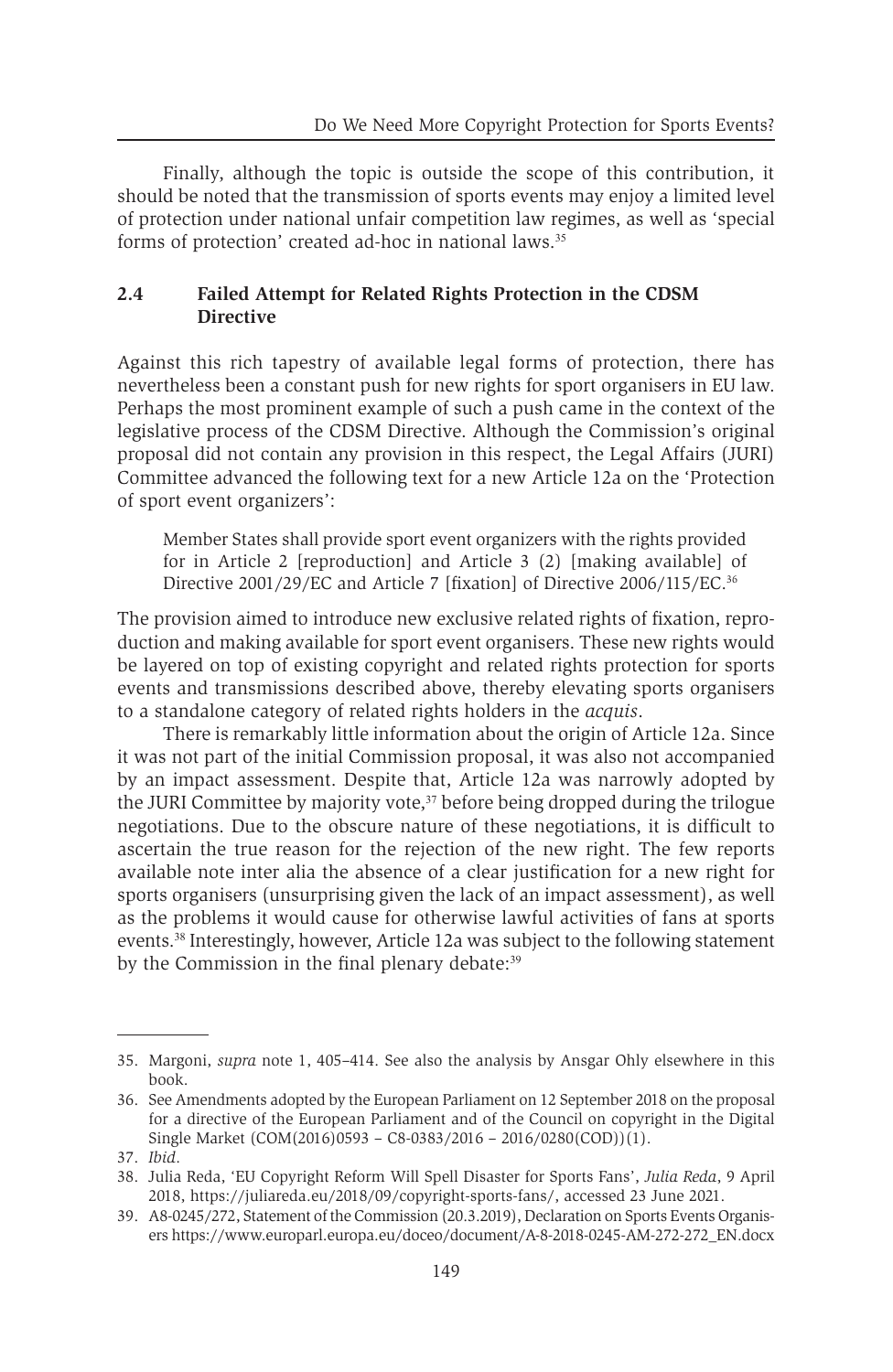The Commission acknowledges the importance of sports events organisations and their role in financing of sport activities in the Union. In view of the societal and economic dimension of sport in the Union, the Commission will assess the challenges of sport event organisers in the digital environment, in particular issues related to the illegal online transmissions of sport broadcasts.

The subsequent political process eventually led to a study $40$  and a report with recommendations to the Commission on the 'challenges of sports events' organisers in the digital environment'.41 This report states that although some national laws provide for 'specific rights for sports events organisers in their legislation, including a new 'neighbouring right' to copyright', 'the creation in Union law of a new right for sports events organisers will not provide a solution as regards the challenges they face that arise from a lack of effective and timely enforcement of their existing rights'.42 This rejection is confirmed in the follow-up 2021 European Parliament (EP) resolution with the same title.<sup>43</sup>

With this, the focus of the protection of sports organisers at EU level moves away from new rights to stronger enforcement measures in the digital environment.

#### **3. ENFORCEMENT AVENUES**

#### **3.1 Blocking Injunctions**

In EU law, the principal legal basis for the enforcement of copyright as regards transmissions of sports events is found in Article 8 InfoSoc Directive.44 Under this provision, Member States are required to adopt appropriate, effective, proportionate and dissuasive sanctions in respect of infringements of exclusive rights, technological protection measures and rights management information.<sup>45</sup> Member States must also ensure that right holders whose rights are affected in their territory bring actions for damages and/or apply for injunctions and

<sup>40.</sup> Panella and Firrito, *supra* note 1.

<sup>41.</sup> Report with recommendations to the Commission on challenges of sports events organisers in the digital environment (2020/2073(INL)) Committee on Legal Affairs, Rapporteur: Angel Dzhambazki, A9-0139/2021, 23.4.2021, https://www.europarl.europa.eu/doceo/ document/A-9-2021-0139\_EN.html.

<sup>42.</sup> *Ibid*. paras. 23–24.

<sup>43.</sup> European Parliament resolution of 19 May 2021 with recommendations to the Commission on challenges of sports events organisers in the digital environment (2020/2073(INL)) ('EP Resolution Sports Events Organisers 2021'), paras. 23–24.

<sup>44.</sup> This provision implements the light obligations arising from the WIPO Treaties in this respect (Articles 14(2) WCT and 23(2) WPPT). The more detailed international provisions on enforcement laid out in TRIPS are implemented in the acquis by the Directive 2004/48/ EC of the European Parliament and of the Council of 29 April 2004 on the enforcement of intellectual property rights (Enforcement Directive) [2004] OJ L157 ('Enforcement Directive').

<sup>45.</sup> Art. 8(1) InfoSoc Directive. NB additional obligations in this respect arise from the Enforcement Directive.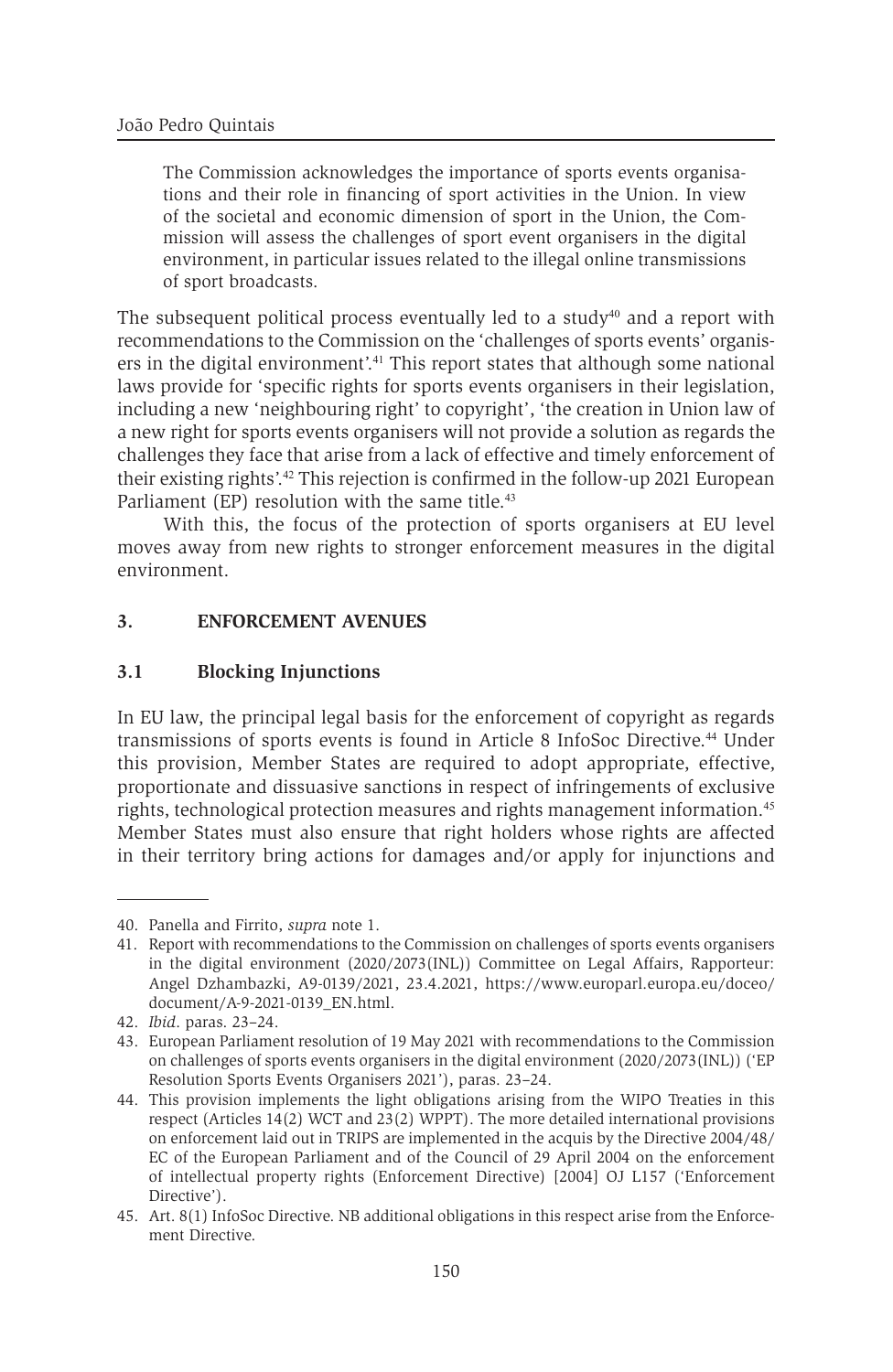seizures.46 Most relevant for our purposes, Article 8(3) obligates Member States to ensure that rights holders can apply for injunctions against intermediaries whose services are used by a third party to infringe copyright. This possibility should be available even if the intermediary is not itself directly liable for infringement.<sup>47</sup>

Article 8(3) InfoSoc Directive has played a significant role in the development of intermediary liability in the EU, in articulation with the liability exemptions or safe harbours in the e-Commerce Directive.<sup>48</sup> In particular, although it is up to national law to determine the scope and procedures to seek injunctions, the same is limited inter alia by the operation of fundamental rights recognised in the EU Charter. This implies that an injunction must strike a fair balance between conflicting fundamental rights in the Charter: to copyright as property, on the one hand (Article 17(2)); and to the protection of personal data and privacy of internet users, their freedom to receive information, and intermediaries' freedom to conduct a business (Articles 7, 8, 11 and 16) on the other.<sup>49</sup>

It is in the shadow of this legal regime and the Court's interpretation thereof that national laws have developed different flavours of blocking injunctions – static, dynamic and live – using several techniques and subject to varying legal requirements.50 In some Member States, blocking injunctions are issued by administrative authorities, while in others they are issued pursuant to soft law arrangements, such as Codes of Conduct or self-regulatory measures.<sup>51</sup>

In this evolving landscape, rightholders in some Member States have been able to increasingly rely on *live* blocking injunctions (a subspecies of dynamic

<sup>46.</sup> Art. 8(2) InfoSoc Directive. According to the CJEU, these provisions do not impose nor prevent member states from mandating Internet Service Providers (ISPs) to disclose personal data of their subscribers in the context of copyright infringement proceedings. See also CJEU, 17 June 2021, case C-597/19, ECLI:EU:C:2021:492, *M.I.C.M.*

<sup>47.</sup> See recital 59 InfoSoc Directive. NB Art. 8(3) remains applicable despite the existence of a provision on injunctions in Art. 11 Enforcement Directive, as clarified by recital 23.

<sup>48.</sup> See generally Martin Husovec, *Injunctions against Intermediaries in the European Union: Accountable but Not Liable?* (Cambridge University Press, 2017); Christina Angelopoulos, *European Intermediary Liability in Copyright: A Tort-Based Analysis* (Kluwer Law International, 2016). NB the availability of injunctions in the scheme of the e-Commerce Directive is clarified by Arts.  $14(3)$  and  $18(1)$ .

<sup>49.</sup> For a description of the relevant case law, see e.g. Husovec, *supra* note 48; Christina Angelopoulos, 'Harmonising Intermediary Copyright Liability in the EU: A Summary' (Social Science Research Network, 2019) SSRN Scholarly Paper ID 3685863, https://papers.ssrn. com/abstract=3685863, accessed 26 May 2021; Christina Angelopoulos, 'Study on Online Platforms and the Commission's New Proposal for a Directive on Copyright in the Digital Single Market' (Greens/EFA Group 2017) Report, https://www.repository.cam.ac.uk/ handle/1810/275826, accessed 28 May 2021; Giancarlo Frosio and Oleksandr Bulayenko, 'Website Blocking Injunctions in Flux: Static, Dynamic, and Live' 16 *Journal of Intellectual Property Law & Practice* (2021), https://papers.ssrn.com/abstract=3848063, accessed 23 June 2021.

<sup>50.</sup> Frosio and Bulayenko, *supra* note 49 (identifying the techniques of 'address blocking, Domain Name System (DNS) blocking, Uniform Resource Locator (URL) filtering, deep packet inspection, domain name-related measures, and ingress and egress filtering').

<sup>51.</sup> Frosio and Bulayenko, *supra* note 49. The authors provide as examples of the first the regimes available in Greece, Italy, Lithuania, and Spain; examples of the second are found e.g., in Denmark, UK, Germany and Finland.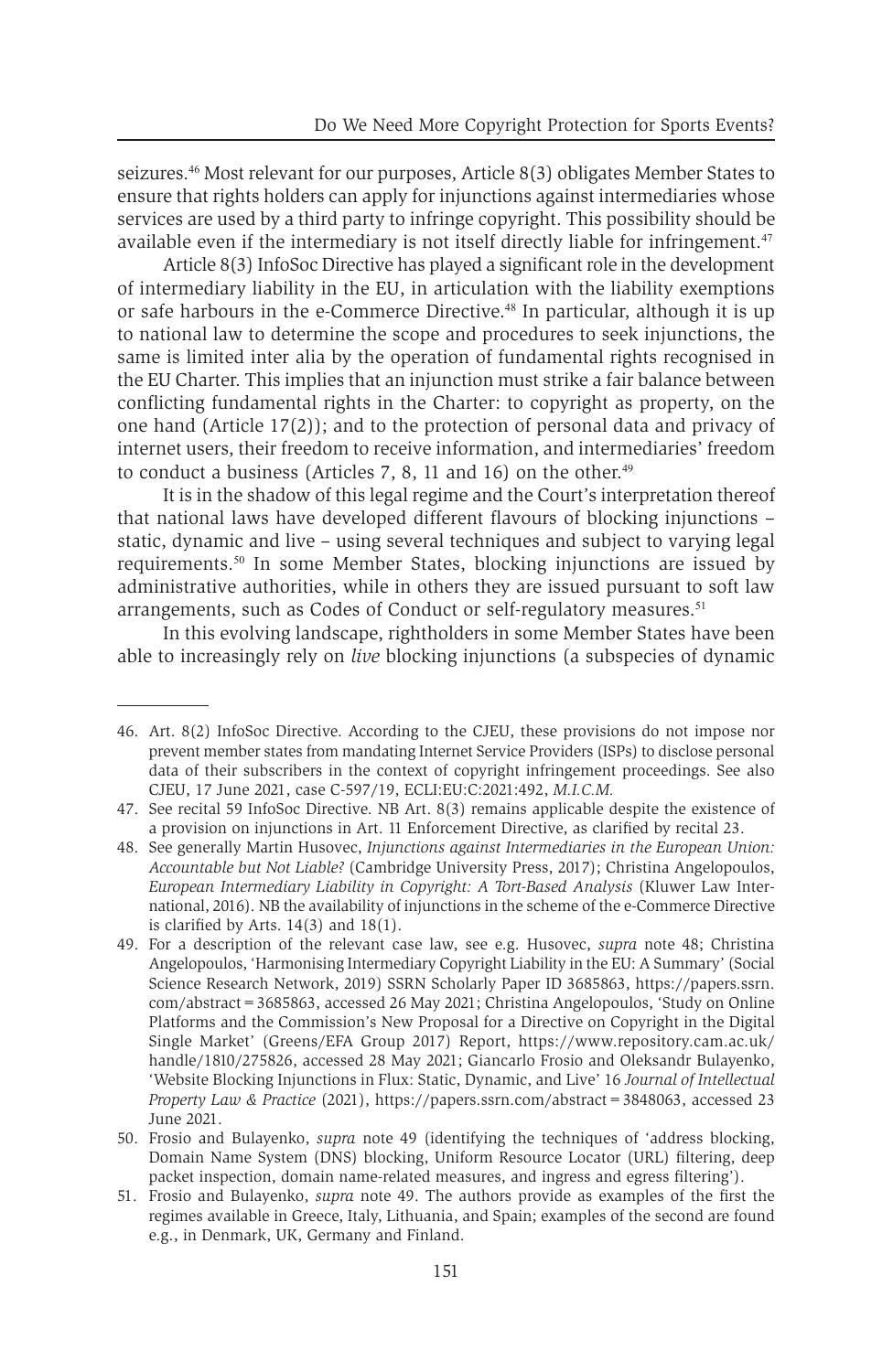injunctions) to prevent 'illegal broadcasting of live (sports) events, including online transmission (internet protocol TV or IPTV)'.<sup>52</sup> In essence, these orders take effect at a specific period of time when a sports event is being broadcast, and allow for the recurrent, periodic and time-limited blocking of new servers to prevent continued infringements.<sup>53</sup>

Moreover, the available soft-law and self-regulatory measures in different countries are often used to issue blocking injunctions regarding sports events, mostly football matches. One prominent example is that of Portugal, one of the leading countries in the world in website blocking.<sup>54</sup> This status is the result of two Memoranda of Understanding (MoU). The first was signed on 30 July 2015 by some public bodies and private stakeholders in order to facilitate the blocking of copyright-infringing websites.55 This was followed in December 2018 by a second MoU to facilitate the temporary blocking of illegal transmissions of sports events on the internet, especially of football matches.<sup>56</sup> The latter MoU provides a streamlined procedure for what are in essence live blocking injunctions for illegal streams of national football championship matches, with thousands having been ordered since its coming into force. One main point of criticism of the Portuguese scheme from the outset – amplified by its ongoing large-scale deployment – has been its secretive nature, which makes it difficult to assess the inherent risk that its potential for over-blocking poses to freedom of expression and due process online.<sup>57</sup>

#### **3.2 Article 17 CDSM Directive**

In addition to the above, it is important to note that Article 17 CDSM Directive provides some level of protection against unauthorised making available of sports events, despite it not aiming at preventing the illegal streaming of sports events.<sup>58</sup> In simple terms, Article 17 states that online content-sharing service providers (OCSSPs) carry out acts of communication to the public when they give access

<sup>52.</sup> Frosio and Bulayenko, *supra* note 49. The Member States in question are Greece, Ireland, Spain, the Netherlands and the UK.

<sup>53.</sup> Frosio and Bulayenko, *supra* note 49.

<sup>54.</sup> See 'Intervention of the Motion Picture Association of America Before the…', https:// torrentfreak.com/images/mpa-can.pdf. See also 'Portugal: "Voluntary" Agreement against Copyright Infringements' (*European Digital Rights (EDRi)*), https://edri.org/our-work/ portugal-voluntary-agreement-against-copyright-infringements/, accessed 23 June 2021.

<sup>55.</sup> A copy of the MoU is available at: http://www.apel.pt/gest\_cnt\_upload/editor/File/apel/ direitos\_autor/memorando\_APRITEL\_IGAG\_MAPINET.pdf.

<sup>56.</sup> A copy of the MoU is available at: https://www.direitosdigitais.pt/media/ficheiros/ memorando2.pdf.

<sup>57.</sup> EDRI, 'Portugal: "Voluntary" Agreement against Copyright Infringements' (*European Digital Rights (EDRi)*, 8 December 2015), https://edri.org/our-work/portugal-voluntaryagreement-against-copyright-infringements/, accessed 25 June 2021; EDRI, 'Portugal: Privatised Copyright Law Enforcement Agreement Now Public' (*European Digital Rights (EDRi)*, 9 September 2015), https://edri.org/our-work/portugal-privatised-copyright-lawenforcement-agreement-now-public/, accessed 25 June 2021.

<sup>58.</sup> Arguing for the limited use of Art. 17 CDSM Directive in this context, see Panella and Firrito, *supra* note 1.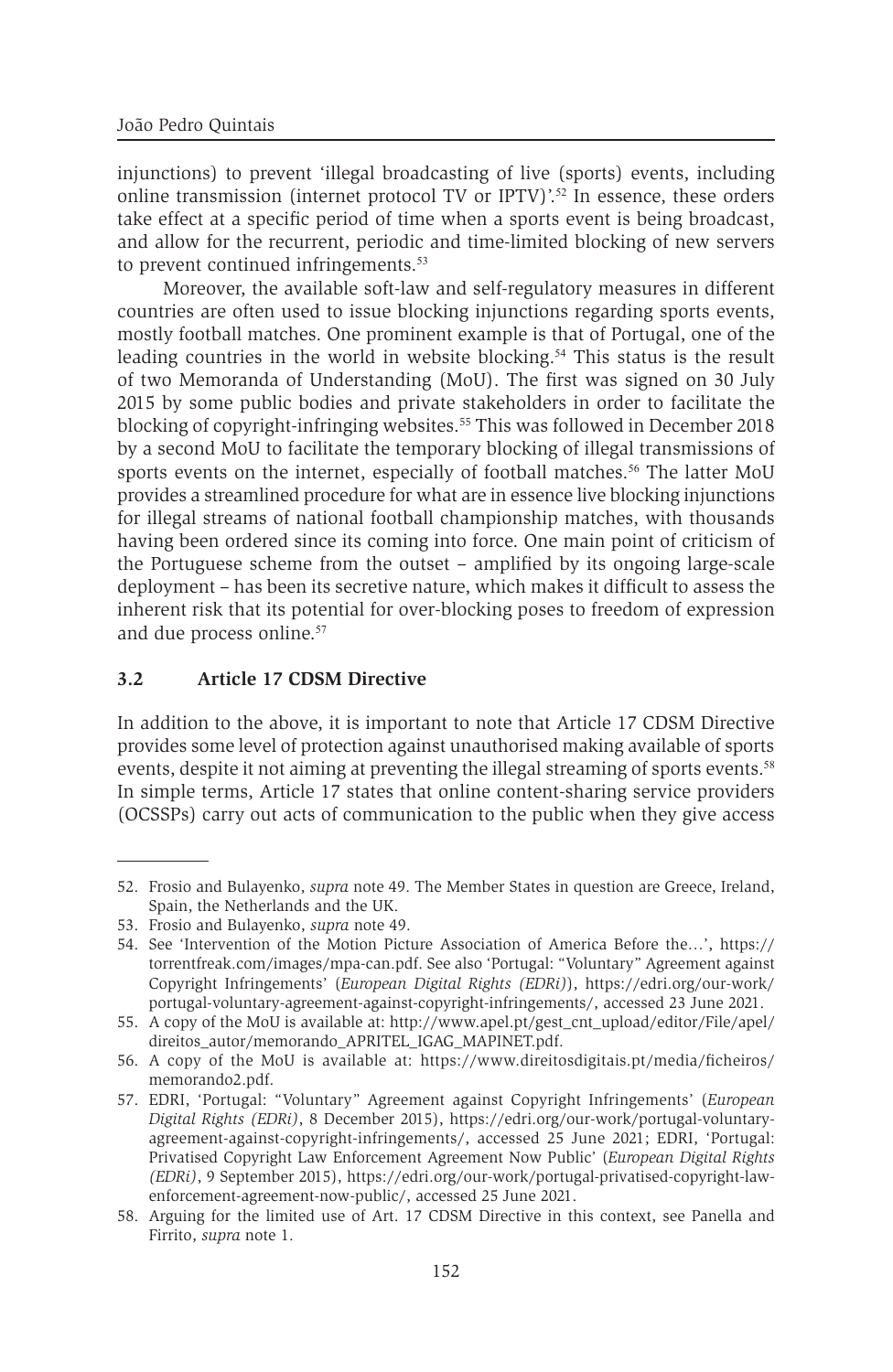to works/subject matter uploaded by their users. As a result, these providers become directly liable for their users' uploads. They are also expressly excluded in paragraph (3) from the hosting safe harbour for copyright relevant acts, previously available to many of them under Article 14(1) e-Commerce Directive.59

The provision then introduces a complex set of rules to regulate OCSSPs, including a liability exemption mechanism in paragraph (4), and a number of what can be referred to as mitigations measures and safeguards. The liability exemption mechanism is comprised of 'best efforts' obligations for preventive measures, including those aimed at filtering content *ex ante*, notice and staydown, and notice and takedown.<sup>60</sup>

Sports events are protected at two levels in this provision. First, Recital 62 CDSM Directive clarifies that piracy websites can qualify as OCSSPs but are subject a stricter regime, since they cannot benefit from the special liability exemption mechanism in Article 17(4). In other words, such websites – including those dedicated to unauthorised dissemination of sports events – will be strictly liable once they fulfil the definition of OCSSP, without the possibility of any exemption.<sup>61</sup>

The second level of protection follows from the Commission's Guidance on Article 17, published in June 2021.<sup>62</sup> In this Guidance, the Commission states that automated content filtering or blocking in OCSSPs' platforms are only possible for two categories of content: 'manifestly infringing' and 'earmarked'. The latter category is a new concept advanced by the Commission to encompass content that, while not manifestly infringing, 'could cause significant economic harm to rightholders' and 'is particularly time sensitive (e.g. pre-released music or films or highlights of recent broadcasts of sports events)'.63 Disregarding here the problematic nature of the concept, the upshot is that in relation to the uploading of recordings of broadcasts of sports events, the Guidance strengthens rights holders' level of protection by allowing them to 'earmark' content for automatic blocking on the platform of an OCSSP, without having to demonstrate its manifestly infringing nature.64 In other words, should the Guidance be considered valid on

<sup>59.</sup> The corresponding provision in the DSA proposal is Art. 5.

<sup>60.</sup> Art. 17(4) (b) and (c) CDSM Directive.

<sup>61.</sup> Martin Husovec and João Pedro Quintais, 'How to License Article 17? Exploring the Implementation Options for the New EU Rules on Content-Sharing Platforms under the Copyright in the Digital Single Market Directive', *GRUR International* (2021), https://doi. org/10.1093/grurint/ikaa200, accessed 3 May 2021.

<sup>62.</sup> COM(2021) 288 final (4.06.2021), Guidance on Article 17 of Directive 2019/790 on Copyright in the Digital Single Market ('EC Guidance Art. 17').

<sup>63.</sup> *Ibid.*, 23.

<sup>64.</sup> For early criticism, see Julia Reda and Paul Keller, 'European Commission Back-Tracks on User Rights in Article 17 Guidance', *Kluwer Copyright Blog*, 4 June 2021, http:// copyrightblog.kluweriplaw.com/2021/06/04/european-commission-back-tracks-onuser-rights-in-article-17-guidance/, accessed 24 June 2021; Bernd Justin Jutte and Christophe Geiger, 'Op-Ed: "The EU Commission's Guidance on Article 17 of the Copyright in the Digital Single Market Directive" by Bernd Justin Jütte and Christophe Geiger', *EU Law Live*, 7 June 2021, https://eulawlive.com/op-ed-the-eu-commissions-guidance-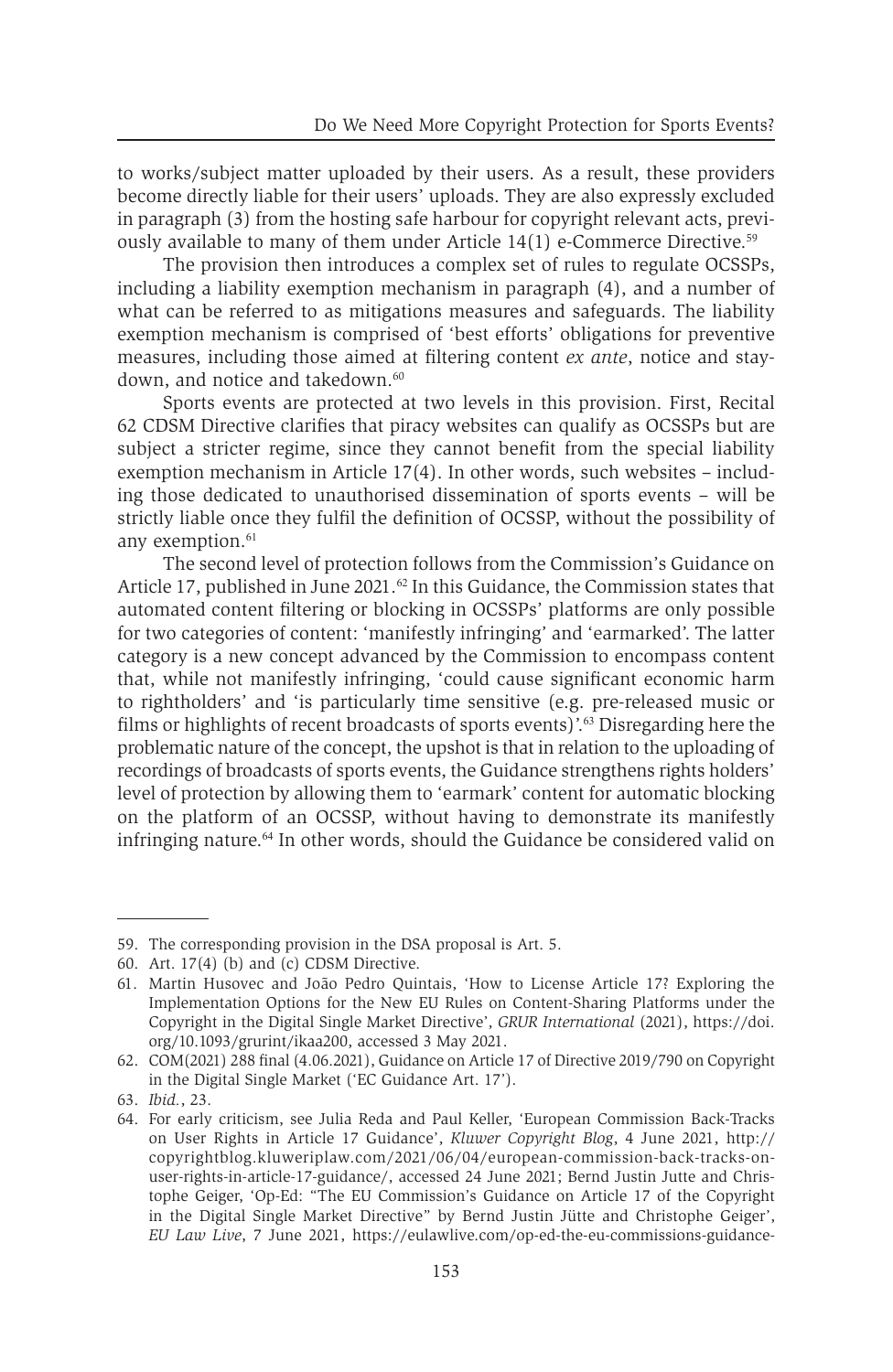this point, these rights holders benefit from preferential treatment in using the preventive measures in Article 17 CDSM Directive.

#### **3.3 The 2021 European Parliament Resolution on Challenges of Sports Events Organisers in the Digital Environment**

The justification for the EP Resolution of May 2021 is the economic harm resulting from the illegal transmission online of live sports events.<sup>65</sup> It states that the value of such events lies in their live nature and that illegal streaming is 'most harmful in the first thirty minutes of its appearance online'.<sup>66</sup> Whilst recognising existing enforcement measures in EU law, these are considered to 'not always sufficiently guarantee an effective and timely enforcement of rights to remedy the illegal broadcast of live sports events'.<sup>67</sup>

The Resolution therefore calls on the Commission to take legislative action, advancing proposals for amendments to the Enforcement Directive and, to a lesser extent, some inclusions in the draft Digital Services Act (DSA).<sup>68</sup> On the latter, it appears to ignore its potential application to OCSSPs as online platforms, namely as regards rules on notice and action and trusted flaggers/notifiers.<sup>69</sup>

The main proposal is for new rules that enable 'real time takedown' of infringing live sport broadcasts by online intermediaries. Concretely, this would entail removal of, or the disabling of access to, such transmissions 'no later than within thirty minutes [*from*] the receipt of the notification from rightholders or from a certified trusted flagger'.<sup>70</sup> This would entail, for instance, a legal clarification of the notion of acting 'expeditiously' upon receiving a notice in Article 14(1)(b) e-Commerce Directive, to the effect that providers would have to act within the thirty-minute time-frame.<sup>71</sup> One important weak spot in this proposal is that although it pays lip service to the need to avoid a general monitoring

67. *Ibid*., 6–7.

71. *Ibid*., 11.

on-article-17-of-the-copyright-in-the-digital-single-market-directive-by-bernd-justin-jutteand-christophe-geiger/, accessed 24 June 2021.

<sup>65.</sup> EP Resolution Sports Events Organisers 2021, *supra* note 43, 6. The text and recommendations of the resolution appears to rely heavily on the study by Panella and Firrito, *supra* note 1.

<sup>66.</sup> EP Resolution Sports Events Organisers, 2021, *supra* note 43, pp. 4, 6.

<sup>68.</sup> *Ibid*., 12 (referring explicitly to amendments to the Enforcement Directive). Proposal for a Regulation of the European Parliament and of the Council on a Single Market for Digital Services (Digital Services Act) and amending Directive 2000/31/EC, COM/2020/825 final (DSA). NB that the Resolution does not go as far as the suggestion to adopt 'an ad hoc EU Regulation which, while leaving unchanged the general enforcement regime envisaged by the Enforcement Directive, can put in place a specific legal instrument to aggressively tackle online piracy (a sort of "EU Antipiracy Act")', as suggested in Panella and Firrito, *supra* note 1.

<sup>69.</sup> On this topic, see João Quintais and Sebastian Felix Schwemer, 'The Interplay between the Digital Services Act and Sector Regulation: How Special Is Copyright?', https://papers. ssrn.com/abstract=3841606, accessed 9 May 2021.

<sup>70.</sup> EP Resolution Sports Events Organisers 2021, *supra* note 43, p. 6.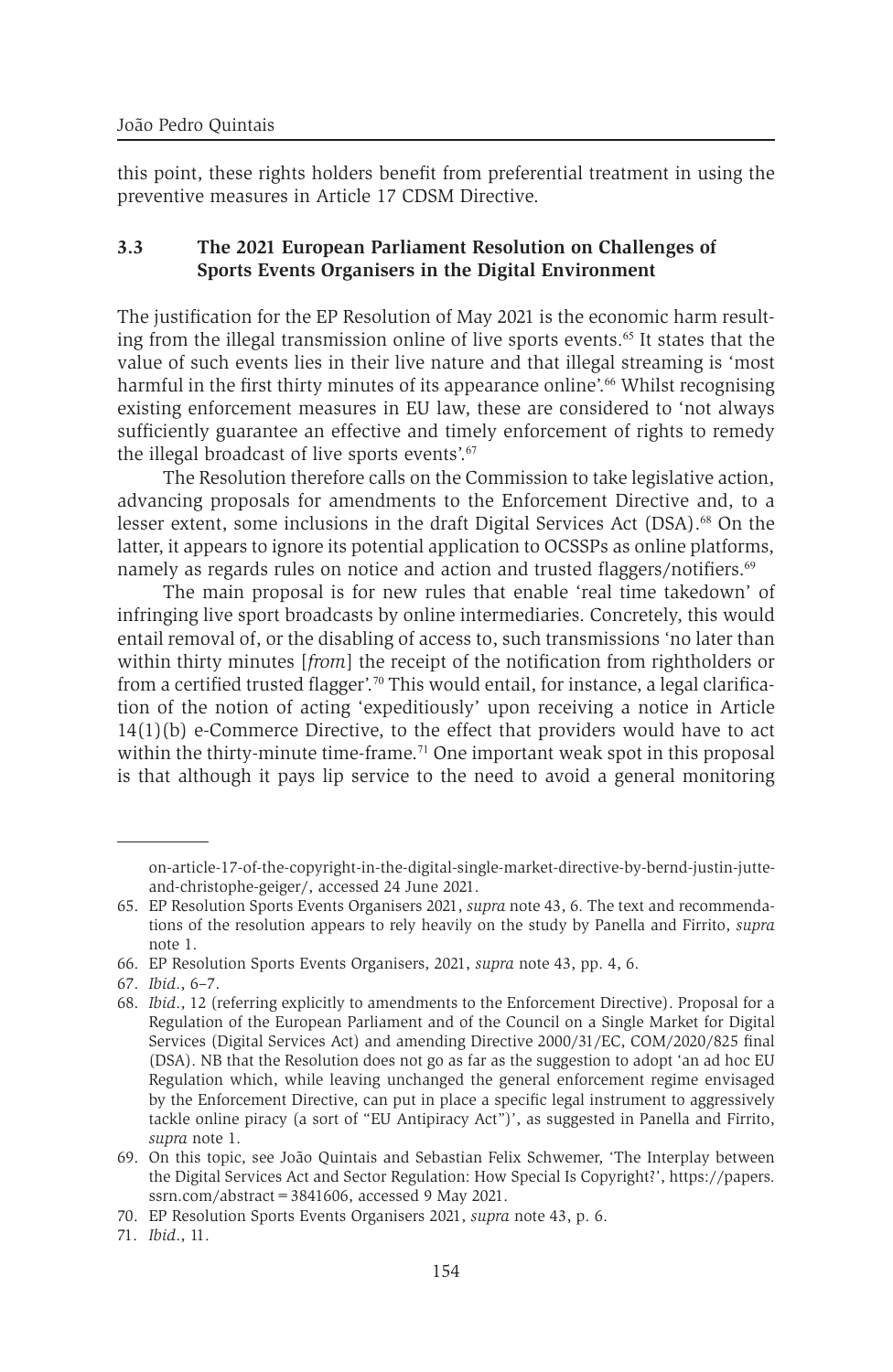obligation<sup>72</sup> – which would be inconsistent with Article 15 e-Commerce Directive and Article 17(8) CDSM Directive – it provides few details as to how that would be possible.<sup>73</sup>

In addition, the Resolution calls for the introduction of injunction procedures in the Enforcement Directive around the model of 'dynamic' and 'live' blocking injunctions discussed above.<sup>74</sup> The rationale appears to be a push for further harmonisation of cross border enforcement of rights with measures that take into account the specific nature of live sports event broadcasts, leading to increased legal certainty for rights holders.<sup>75</sup> Still, the text offers little in the way of substantive and procedural safeguards to offset the potential risks arising from the introduction of such measures, including as regards fundamental rights of users and intermediary service providers.<sup>76</sup>

Finally, the Resolution endorses co- and self-regulation in this field, calling for cooperation between Member States, intermediaries and rightholders, including by promoting the conclusion of MoUs that could provide for a specific notice and action procedure.<sup>77</sup> Here, again, there is no discussion of potential (fundamental rights) risks which, as noted above, may arise from such mostly private enforcement mechanisms.<sup>78</sup>

#### **4. CONCLUSION**

This contribution examined the protection of sports events by copyright and related rights in EU law, especially vis-à-vis unauthorised online transmissions. The portrait that emerges is one where sports events enjoy multi-tiered but fragmented protection. Different facets of the commercial exploitation are protected by copyright and related rights, and specific national legal regimes. Moreover, rights holders benefit from various enforcement measures, such as notice and action procedures, and blocking injunctions. While attempts to recognise new rights for sports organisers have thus far failed, there is a renewed impetus for the introduction in EU law of far-reaching ad hoc enforcement measures, targeted at unauthorised transmissions of sports events. Regrettably, these proposals neglect adequate substantive or procedural safeguards for due process and freedom of expression.

To be sure, there are legal gaps in the protection of sports events. But it is not obvious whether they should be filled by introducing new rights and enforcement measures in EU copyright law. Rather, there are strong arguments against

<sup>72.</sup> *Ibid*., 7.

<sup>73.</sup> On the topic of general monitoring at the intersection of IP law, the e-Commerce Directive and the DSA proposal, see Christina Angelopoulos and Martin Senftleben, 'An Endless Odyssey? Content Moderation Without General Content Monitoring Obligations' (IViR; CIPIL 2021), https://papers.ssrn.com/abstract=3871916, accessed 24 June 2021.

<sup>74.</sup> EP Resolution Sports Events Organisers 2021(n.43), pp. 8–10.

<sup>75.</sup> *Ibid*., 6.

<sup>76.</sup> *Ibid*., 8 (para. 22).

<sup>77.</sup> *Ibid*., 12 (cit.), as well as p. 9, para. 25

<sup>78.</sup> See *supra* at 3.1